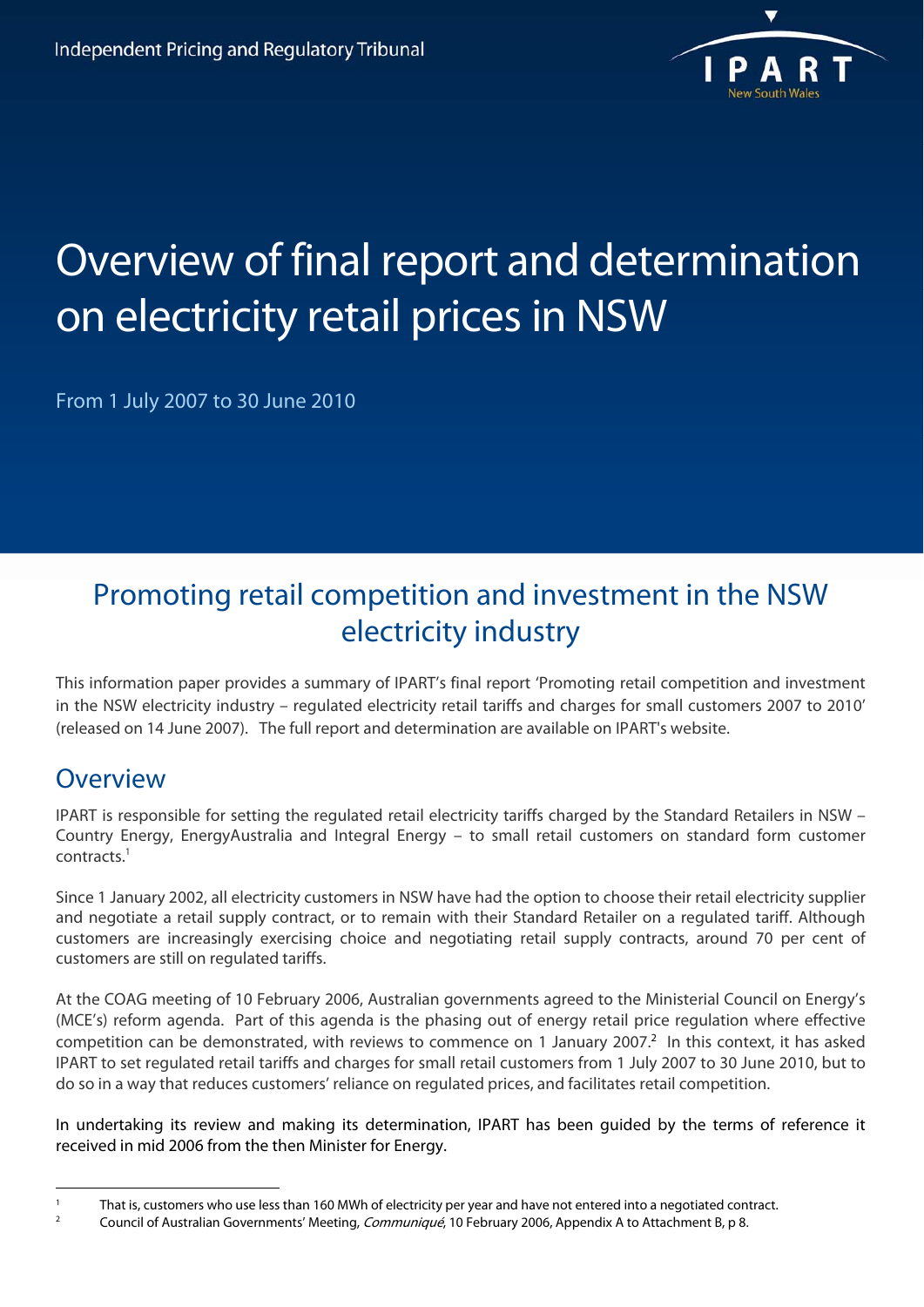Under IPART's determination EnergyAustralia will be able to increase its total average regulated retail electricity price by 7.3 per cent in each year of the determination, while Integral Energy's can increase by 8.1 per cent per year, and Country Energy's can increase by an average of 7.0 per cent per year (taking into account the expected rate of inflation). These increases are driven by:

- For EnergyAustralia and Integral Energy higher network charges, energy purchase costs, retail costs and retail margin each contribute to the total increase.
- For Country Energy around half of the increase is driven by higher network charges, with higher retail costs and retail margin less important drivers. The increases are partially offset by lower energy purchase costs.

IPART considers that higher retail electricity prices in NSW are justified, and indeed necessary, to ensure that people continue to have access to a safe and reliable supply of electricity and to provide an adequate return to compensate for risk to provide incentive to invest in the electricity industry. Over the next three years, the Electricity Tariff Equalisation Fund (ETEF) will be phased out and, as a consequence, NSW electricity arrangements will more closely resemble those in Victoria and South Australia. Prices need to be sufficient to ensure that:

- $\blacktriangledown$  Efficient and economic investment in electricity generation occurs.
- They cover the costs of selling electricity in a competitive market, and compensate retailers for the risks that they face.
- $\blacktriangledown$  They allow recovery of investments in the distribution network associated with increased reliability standards and higher peak demand.
- **The Retailers are able to meet their obligations regarding greenhouse gas emissions and purchases of** renewable energy.

In addition, IPART considers that moving towards a more light-handed form of regulation is justified. It has decided to regulate the average level of prices for each retailer. In the metropolitan market, the vast majority of EnergyAustralia's and Integral Energy's regulated customers are on one or two regulated tariffs. Where customers are on the same tariff, they face the same price – whether or not they are 'attractive' to the competitive market.

On balance, IPART considers that, having regard to current tariffs, there is sufficient competition in metropolitan areas to restrain individual price increases so it has not set limits on individual price movements for EnergyAustralia and Integral Energy. However, Country Energy must seek IPART's approval for individual price increases above a threshold level as there are fewer customers on the major tariff and IPART is not convinced that competition is sufficient to restrain individual price increases in the non-metropolitan areas.

The price increases in the final determination are similar to those under the Tribunal's draft determination. However, the final determination includes an annual review of the market-based electricity purchase cost allowance during the determination (in 2008 and 2009). The annual reviews are limited to address the risk of significant changes in the wholesale price of electricity. If an annual review concludes that the market-based electricity purchase cost allowance for that year is significantly different from what is already included in the determination, then IPART will reconsider the level of tariffs.

## Outcomes for customers

IPART has estimated the average nominal price increases for typical customers of each Standard Retailer, which provide an indicative picture of likely increases to bills for these customers – See Appendix 1.

Michael Keating, AC Chairman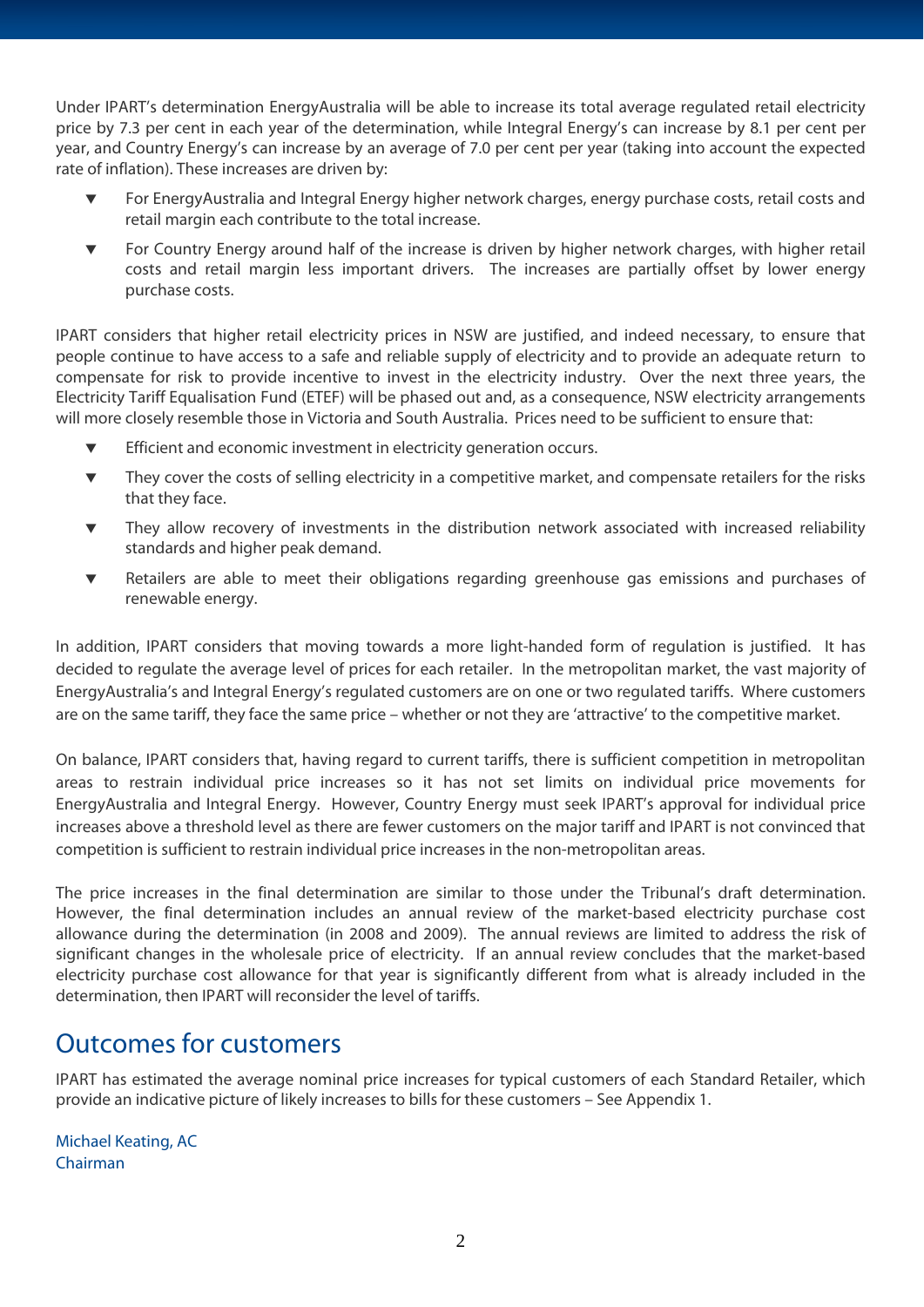### Appendix 1 – Indicative increases in electricity bills from 1 July 2007

| <b>Description</b>                                               | 2006/07<br>bill | 2007/08<br>bill | 2008/09<br>bill | 2009/10<br>bill | Increase<br>$2006/07 -$<br>2007/08<br>(% ) | <b>Increase</b><br>$2007/08 -$<br>2008/09<br>(% ) | <b>Increase</b><br>$2008/09 -$<br>2009/10<br>(96) |
|------------------------------------------------------------------|-----------------|-----------------|-----------------|-----------------|--------------------------------------------|---------------------------------------------------|---------------------------------------------------|
| <b>Residential</b>                                               |                 |                 |                 |                 |                                            |                                                   |                                                   |
| Low usage (3000<br>kWh per year)                                 | 604             | 658             | 697             | 739             | 8.9%                                       | 6.0%                                              | 6.0%                                              |
| Medium usage –<br>no controlled load<br>(5600 kWh per<br>year)   | 1,001           | 1,092           | 1,156           | 1,225           | 9.1%                                       | 5.9%                                              | 5.9%                                              |
| Medium usage –<br>with controlled<br>load (8900 kWh<br>per year) | 1,197           | 1,308           | 1,385           | 1,466           | 9.3%                                       | 5.8%                                              | 5.9%                                              |
| <b>Business</b>                                                  |                 |                 |                 |                 |                                            |                                                   |                                                   |
| 20 MWh per year                                                  | 3,564           | 3,879           | 4,112           | 4,359           | 8.9%                                       | 6.0%                                              | 6.0%                                              |
| 40 MWh per year                                                  | 6,904           | 7,518           | 7,968           | 8,446           | 8.9%                                       | 6.0%                                              | 6.0%                                              |
| 80 MWh per year                                                  | 13,586          | 14,795          | 15,679          | 16,620          | 8.9%                                       | 6.0%                                              | 6.0%                                              |

#### Table 1 Indicative increases in annual bills for typical customers of Country Energy (\$/customer, nominal, ex-GST)

Note: The 8900 kWh comprises 5,600 kWh on the single rate and 3,300 kWh on Controlled Load A.

The increases are expressed in nominal terms; therefore, they include expected changes in inflation over the period.

The 2006/07 bills are typical for Country Energy residential customers on main Urban Domestic tariff and Urban Domestic Off-peak 1 tariff. Non-residential customers are on the main Urban Business tariff.

#### Table 2 Indicative increases in annual bills for typical customers of EnergyAustralia (\$/customer, nominal, ex-GST)

| <b>Description</b>                                            | 2006/07<br>bill | 2007/08<br>bill | 2008/09<br>bill | 2009/10<br>bill | <b>Increase</b><br>$2006/07 -$<br>2007/08<br>(%) | <b>Increase</b><br>$2007/08 -$<br>2008/09<br>(% ) | Increase<br>2008/09 -<br>2009/10<br>(96) |
|---------------------------------------------------------------|-----------------|-----------------|-----------------|-----------------|--------------------------------------------------|---------------------------------------------------|------------------------------------------|
| <b>Residential</b>                                            |                 |                 |                 |                 |                                                  |                                                   |                                          |
| Low usage (3000<br>kWh per year)                              | 444             | 476             | 512             | 549             | 7.2%                                             | 7.5%                                              | 7.3%                                     |
| Medium usage – no<br>controlled load<br>(5600 kWh per year)   | 724             | 777             | 834             | 896             | 7.2%                                             | 7.5%                                              | 7.3%                                     |
| Medium usage –<br>with controlled load<br>(8900 kWh per year) | 878             | 943             | 1,014           | 1,089           | 7.3%                                             | 7.6%                                              | 7.4%                                     |
| <b>Business</b>                                               |                 |                 |                 |                 |                                                  |                                                   |                                          |
| 20 MWh per year                                               | 2,650           | 2,842           | 3,054           | 3,278           | 7.2%                                             | 7.5%                                              | 7.3%                                     |
| 40 MWh per year                                               | 5,539           | 5,942           | 6,387           | 6,858           | 7.3%                                             | 7.5%                                              | 7.4%                                     |
| 80 MWh per year                                               | 11,316          | 12,141          | 13,054          | 14,018          | 7.3%                                             | 7.5%                                              | 7.4%                                     |

Note: The 8900 kWh comprises 5,600 kWh on the single rate and 3,300 kWh on Controlled Load A.

The increases are expressed in nominal terms; therefore, they include expected changes in inflation over the period.

The 2006/07 bills are typical for EnergyAustralia residential customers on the Domestic All time and Controlled Load- Off peak 1 tariff. Non-residential customers are on the General Supply All Time LV tariff.